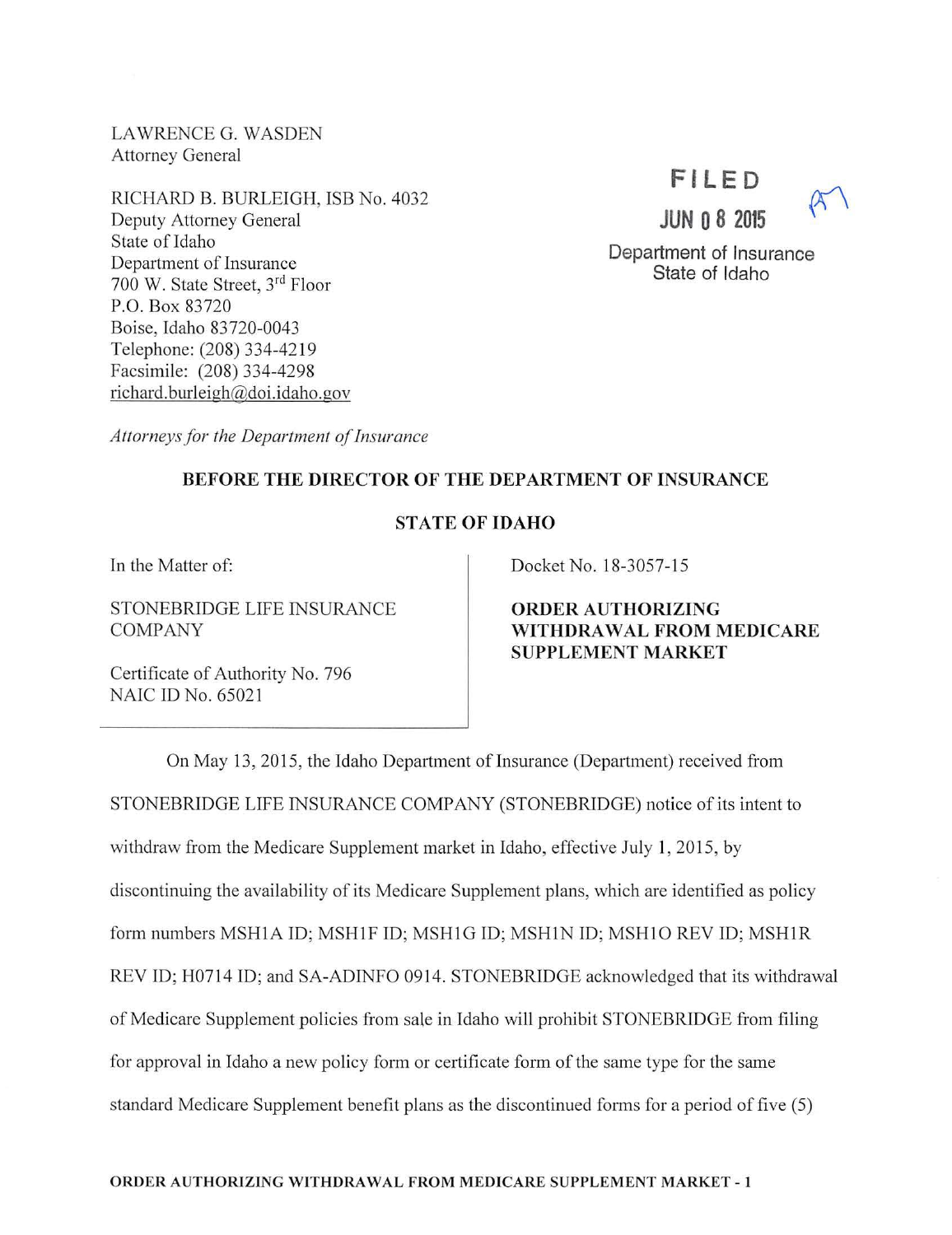years from the date of STONEBRIDGE's notice to the Department, pursuant to the requirements of IDAPA 18.01.54.030.04.b. STONEBRIDGE represented that its existing in-force Medicare Supplement policies covering Idaho insureds will be assumed by Transamerica Premier Life Insurance Company (Transamerica), a corporate affiliate of STONEBRIDGE, and that Transamerica will continue to service such policies.

STONEBRIDGE's notice of intent to withdraw from the Medicare Supplement market in Idaho appears to comply with the notice requirements to the Department's Director (Director) as set forth in IDAPA 18.01.54.030.04.a.

The Director, having reviewed the foregoing and the requirements of IDAPA 18.01.54.030.04, and good cause appearing therefor,

NOW, THEREFORE, IT IS HEREBY ORDERED, pursuant to IDAPA 18.01.54.030.04.a, that STONEBRIDGE is authorized to withdraw from the Medicare Supplement market in Idaho, effective July 1, 2015.

IT IS HEREBY FURTHER ORDERED, pursuant to IDAPA 18.01.54.030.04.b, that STONEBRIDGE shall not file with the Department a new policy form or certificate form of the same type for the same standard Medicare Supplement benefit plans as the discontinued forms prior to May 13, 2020.

DATED this  $\int_{\text{day of June, 2015.}}^{\text{th}}$ 

STATE OF IDAHO DEPARTMENT OF INSURANCE

THOMAS A. DONOVAN Acting Director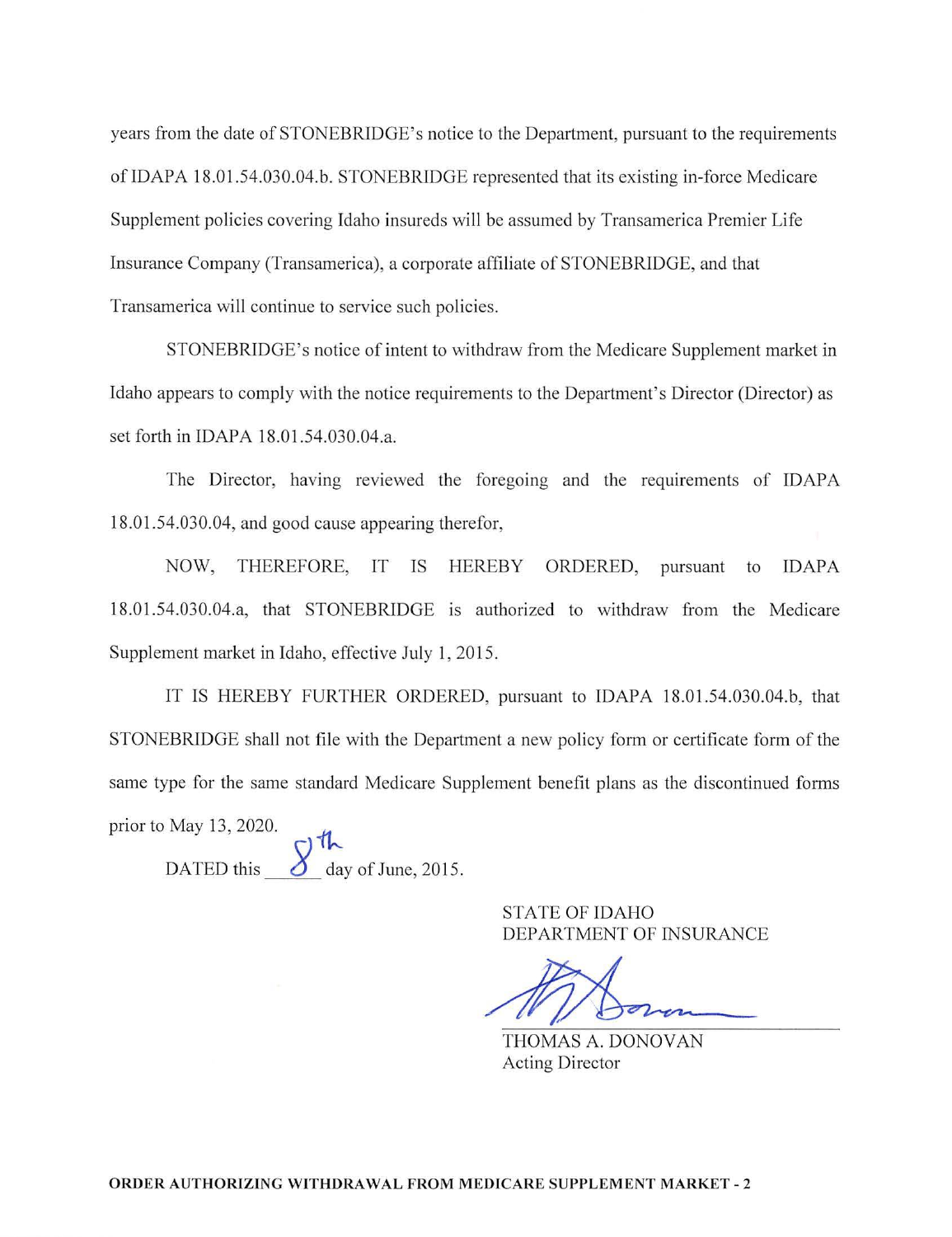#### NOTIFICATION OF RIGHTS

This Order constitutes a final order of the Director. Any party may file a motion for reconsideration of this final order within fourteen (14) days of the service date of this order. The Director will dispose of the petition for reconsideration within twenty-one (21) days of its receipt, or the petition will be considered denied by operation of law. *See,* Idaho Code § 67-5246(4).

Pursuant to Idaho Code §§ 67-5270 and 67-5272, any party aggrieved by this final order may appeal it by filing a petition for judicial review in the district court of the county in which: (1) the hearing was held; or (2) the final agency action was taken; or (3) the aggrieved party resides or operates its principal place of business in Idaho; or  $(4)$  the real property or personal property that was the subject of the agency decision is located. An appeal must be filed within twenty-eight (28) days of: (a) the service date of this final order; or (b) an order denying a petition for reconsideration; or  $(c)$  the failure within twenty-one  $(21)$  days to grant or deny a petition for reconsideration, whichever is later. *See,* Idaho Code § 67-5273. The filing of a petition for judicial review does not itself stay the effectiveness or enforcement of the order under appeal.